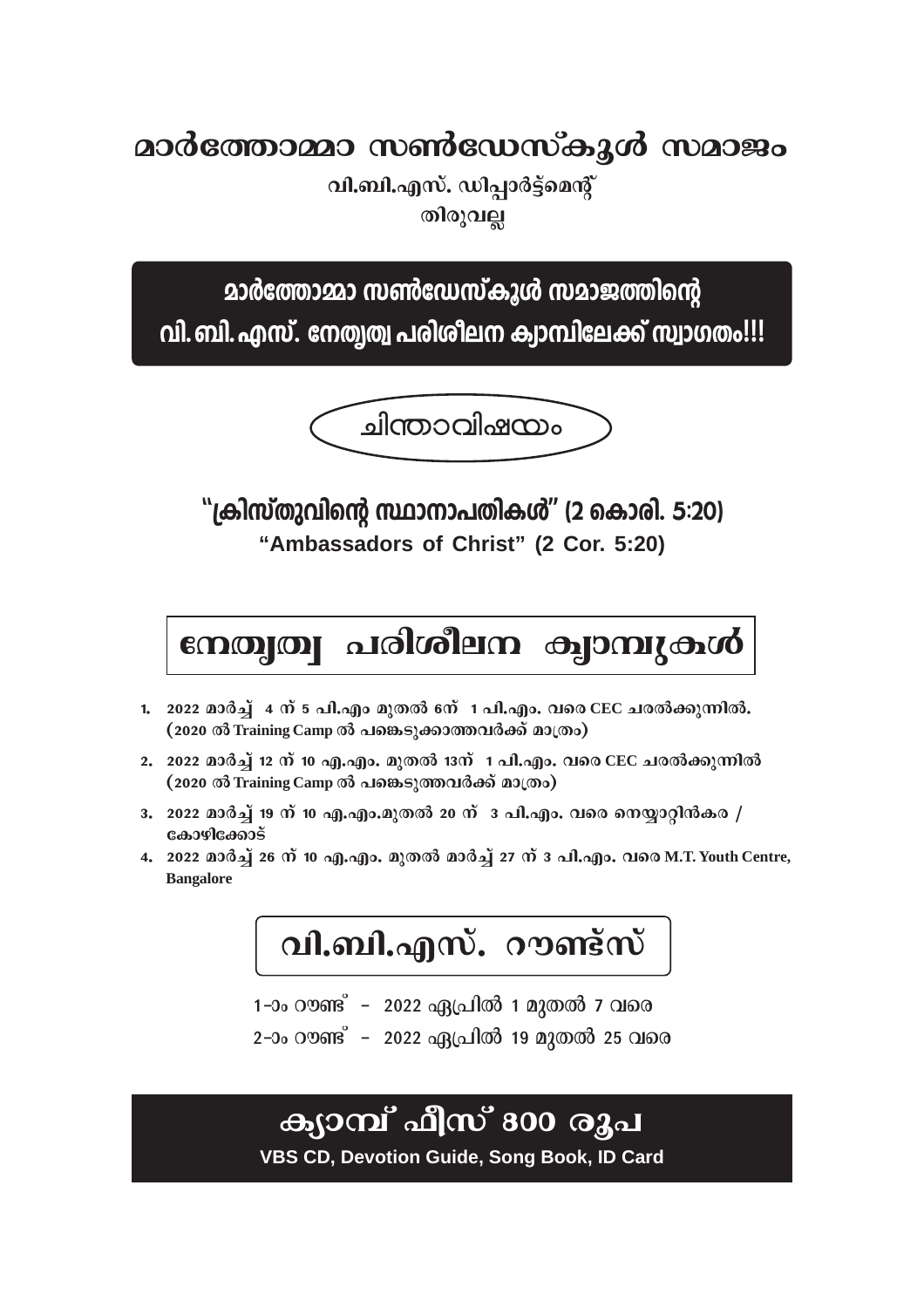$m$ സേഹിതരേ,

#### യേശുക്രിസ്തുവിൽ നിങ്ങൾക്ക് സ്നേഹവന്ദനം

അവധിക്കാല വേദാദ്ധ്യായന പരിപാടികളിലൂടെ (വി.ബി.എസ്)  ${1}$ ക്രിസ്തീയ വിദ്യാഭ്യാസ ശുശ്രൂഷയിൽ പങ്കാളികളാകുവാൻ നിങ്ങൾക്കു ഒരവസരം ലഭ്യമാകുകയാണ്. ദൈവം നിങ്ങളെ ഏല്പിച്ചിരിക്കുന്ന താല ന്തുകൾ ദൈവനാമമഹത്വത്തിനും കുട്ടികളുടെ സമർപ്പണത്തിനും ഉപ യുക്തമാക്കാനുള്ള ഈ അവസരം പ്രയോജനപ്പെടുത്തുക. യേശു നിങ്ങളെ സവിശേഷമായ ഈ ശുശ്രൂഷയിലേക്ക് ക്ഷണിക്കുന്നുവെന്ന റിഞ്ഞ് സമർപ്പണാനുഭവത്തോടും പ്രാർത്ഥനയോടുംകൂടെ ഇതിൽ പങ്കാ ളികളാകുക.

ഇതോടൊപ്പമുള്ള അപേക്ഷാഫോം പൂരിപ്പിച്ച് 2022 **ഫെബ്രുവരി 20** ന് മുമ്പ് താഴെ ചേർത്തിരിക്കുന്ന വിലാസത്തിലേക്ക് അയയ്ക്കുക.

## **Rev. George Cherian** *Director VBS Department Mar Thoma Sunday School Samajam Thiruvalla - 1 Ph: 0469-2600655 E-mail: mtsamajam@gmail.com Website : samajam.marthoma.in*

സ്നേഹത്തോടെ

Tchesiaw

**Xncp-h√ dh. tPm¿÷v sNdn-bm≥** 03˛01-˛2022 Ub-d-IvS¿, hn.-\_n.-F-kv. Un∏m¿´vsa' v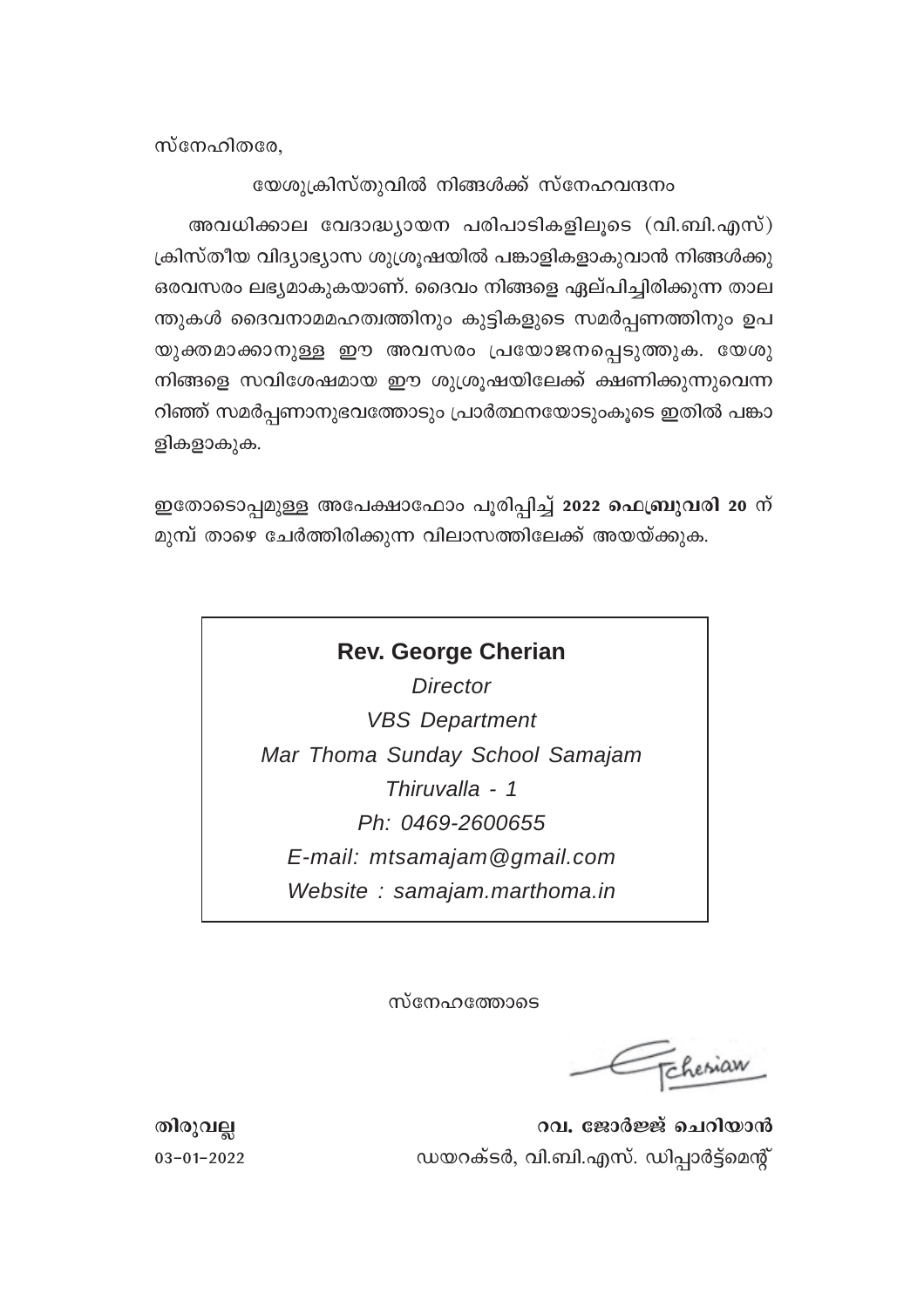Reg. No.

# **Mar Thoma Sunday School Samajam**

Thiruvalla

### **V.B.S. 2022**

#### **LEADER'S IDENTIFICATION FORM**

Affix Passport size Photo here

ഫോട്ടോ നിർബന്ധ മായും ഒട്ടിച്ചിരിണം

| 1. പേര്      |  |
|--------------|--|
| 2. മേൽവിലാസം |  |
|              |  |
|              |  |
|              |  |
| (ഫോൺ നമ്പർ)  |  |
| മൊബൈൽ നമ്പർ  |  |
| ഇ-മെയിൽ      |  |
| വയസ്സ്       |  |
| 3. ഇടവക      |  |
| 4. ഭദ്രാസനം  |  |
|              |  |
|              |  |
|              |  |

(ചരൽക്കുന്ന്, നെയ്യാറ്റിൻകര, കോഴിക്കോട്)

(2020 ൽ Registration mscool Training Camp attend வெയ്തവർ ഈ വർഷം Registration നടത്തേണ്ട ആവശ്യമില്ല. എന്നാൽ 2022 മാർച്ച് 12 ന് ചരൽക്കുന്നിൽ നടക്കുന്ന Camp ൽ നിർബന്ധമായും പങ്കെടു്ക്കേണ്ടതും അവിടെവെച്ച് Willingness form പൂരിപ്പിച്ച് നൽകേണ്ടതുമാണ്. അങ്ങനെയുള്ളവരെ മാത്രമേ ഈ വർഷം വി.ബി.എസ്. ലീഡേഴ്സ് ആയി അയയ്ക്കുകയുള്ളു).